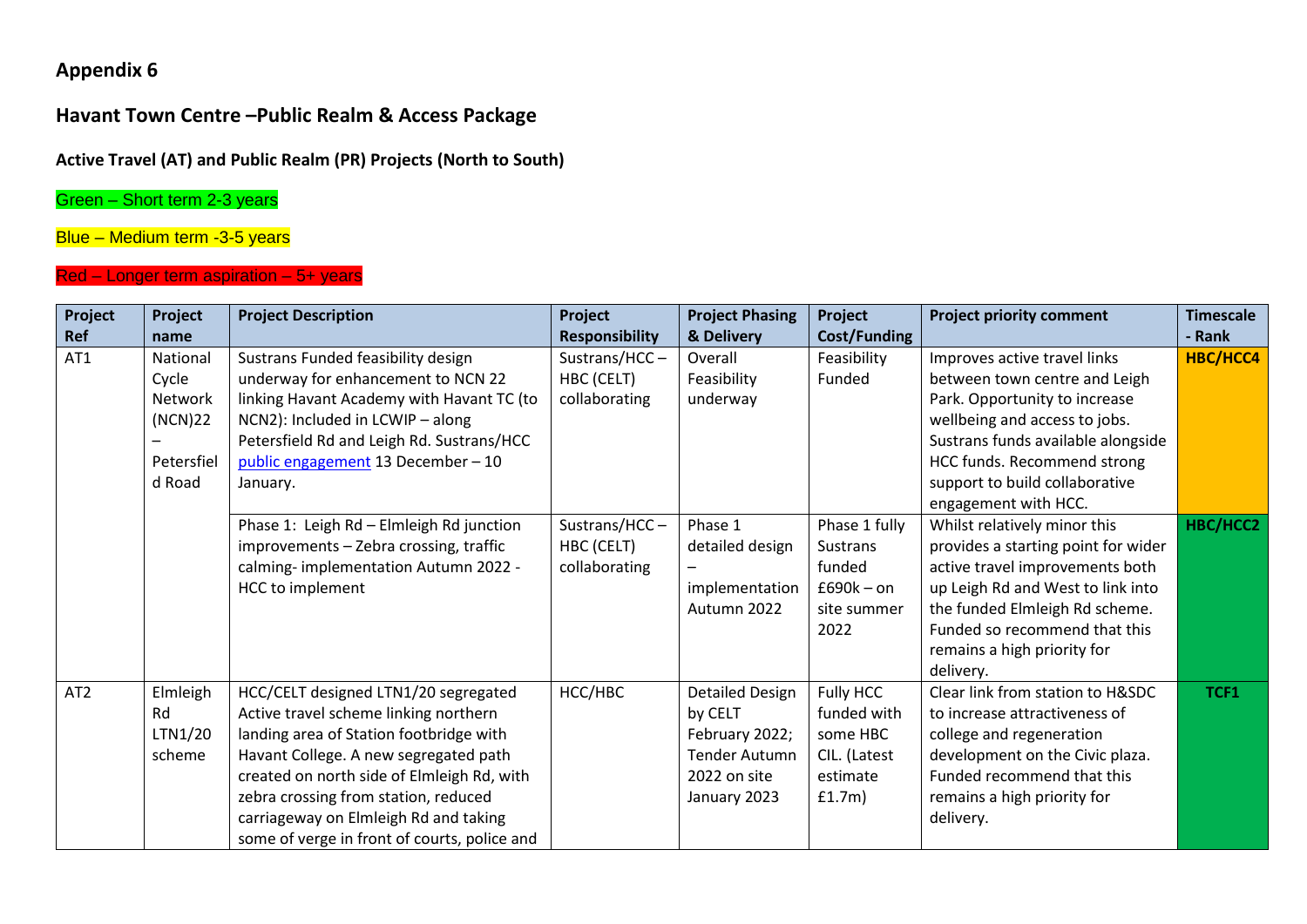| Project | Project   | <b>Project Description</b>                                    | Project                | <b>Project Phasing</b> | Project             | <b>Project priority comment</b>                            | <b>Timescale</b> |
|---------|-----------|---------------------------------------------------------------|------------------------|------------------------|---------------------|------------------------------------------------------------|------------------|
| Ref     | name      |                                                               | <b>Responsibility</b>  | & Delivery             | <b>Cost/Funding</b> |                                                            | - Rank           |
|         |           | Plaza to new Toucan crossing on Petersfield                   |                        |                        |                     |                                                            |                  |
|         |           | Rd to college.                                                |                        |                        |                     |                                                            |                  |
| AT3     | Havant    | Replace footbridge with LTN1/20 shared                        | HCC/HBC, SWR           | Initial feasibility    | <b>HCC</b>          | Links Civic Plaza to TC. High cost                         | HBC/HCC1         |
|         | Station   | user bridge. HCC initial feasibility and                      | and NR                 | design - limited       | feasibility         | and complexity are barriers.                               |                  |
|         | Footbridg | design as part of LUF bid. HCC own the                        |                        | NR involvement         | recently            | Recommended that this must                                 |                  |
|         | e         | structure; it lands on HBC land at both ends                  |                        |                        | costed bridge       | remain as a key aspiration and                             |                  |
|         |           | and passes over Network Rail land. Critical                   |                        |                        | at £9.7m            | feature in all future bids and                             |                  |
|         |           | project for town gateway/welcome                              |                        |                        |                     | development proposals.                                     |                  |
| AT4/PR1 | Havant    | Phase 1 - HCC TCF wayfinding scheme being                     | HCC/HBC/SWR/           | Initial Design by      | Fully funded        | Minor lining and signing                                   | TCF3             |
|         | Station   | designed by HBC (CELT) - signing and lining                   | <b>NR</b>              | CELT - awaiting        | from TCF            | wayfinding project that's funded                           |                  |
|         | Forecourt | of station forecourt to direct                                |                        | <b>NR Licences</b>     | (E30k)              | from TCF and will improve active                           |                  |
|         |           | cyclists/pedestrians to the Hayling Billy                     |                        |                        |                     | travel legibility. Small scheme to                         |                  |
|         |           | Trail.                                                        |                        |                        |                     | build collaborative approach with                          |                  |
|         |           |                                                               |                        |                        |                     | SWR/NR                                                     |                  |
|         |           |                                                               |                        |                        |                     |                                                            |                  |
|         |           |                                                               |                        |                        |                     |                                                            |                  |
|         |           | Forecourt public realm - phased plan for                      | Regen team re-         | Initial ideas          | Potential use       | The Station is a critical town                             | HBC4             |
|         |           | forecourt enhancement. Planting                               | establishing           |                        | of HBC High         | centre gateway and must be a                               |                  |
|         |           | (guerrilla!)/Lighting, painting. SWR rail now                 | contact with NR        |                        | <b>Street</b>       | high priority for improvement.                             |                  |
|         |           | on the 2-year bridging contract for                           | and SWR to             |                        | funding             | Move to GBR provides                                       |                  |
|         |           | integration into Great British Railways                       | move forward           |                        |                     | opportunity to build positive                              |                  |
|         |           | (GBR) by 2023 which will integrate the                        | and to include         |                        |                     | collaborative relationship to                              |                  |
|         |           | former franchisees and Network Rail into                      | HCC - establish<br>MoU |                        |                     | support bridge project in the                              |                  |
| AT5/PR2 | Havant    | one public body.<br>NCN22 runs along the northern edge of the | <b>HBC</b>             | <b>Initial Park</b>    | Costed N/S          | longer term.                                               | HBC1             |
|         | Park      | park. Opportunity to enhance the route by                     |                        | Design and             | route at            | Strategically significant<br>opportunity to improve active |                  |
|         |           | routing through the centre of the park and                    |                        | costing                | £740k and           | travel routes and increase                                 |                  |
|         |           | cross Park Rd at KFC. This would be a                         |                        | completed by           | E/W route           | attractiveness of healthy lifestyle                        |                  |
|         |           | landmark project (wholly owned by HBC) -                      |                        | CELT. (Report to       | costed at           | in the heart of the town centre.                           |                  |
|         |           | Plan prepared by CELT to include new                          |                        | be Attached)           | £451k               | Recommended that whilst no                                 |                  |
|         |           | wider N/S active travel route from new                        |                        |                        |                     | funding currently identified the                           |                  |
|         |           | footbridge to Elm Lane crossing o the                         |                        |                        |                     | site is wholly owned by HBC and                            |                  |
|         |           | Meridian, new café, recreation facilities                     |                        |                        |                     | investment here would make a                               |                  |
|         |           | and ramped design E/W route to connect                        |                        |                        |                     | positive statement about                                   |                  |
|         |           | to proposed Park Rd (N) toucan crossing to                    |                        |                        |                     | regeneration and be a catalyst for                         |                  |
|         |           | Market Parade.                                                |                        |                        |                     | town centre transformation. A                              |                  |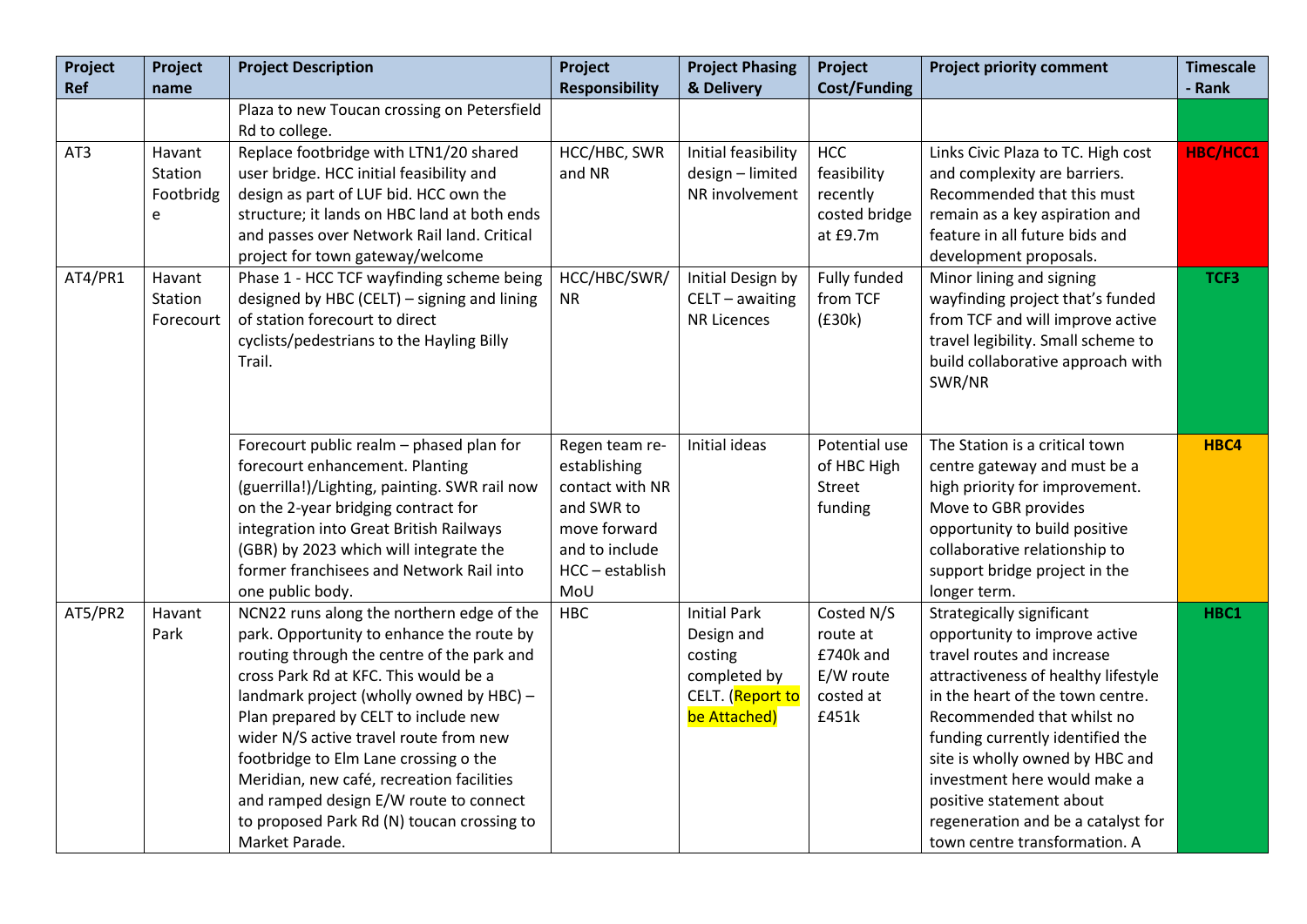| Project         | Project   | <b>Project Description</b>                      | Project               | <b>Project Phasing</b> | Project                 | <b>Project priority comment</b>      | <b>Timescale</b> |
|-----------------|-----------|-------------------------------------------------|-----------------------|------------------------|-------------------------|--------------------------------------|------------------|
| Ref             | name      |                                                 | <b>Responsibility</b> | & Delivery             | <b>Cost/Funding</b>     |                                      | - Rank           |
|                 |           |                                                 |                       |                        |                         | business case and engagement         |                  |
|                 |           |                                                 |                       |                        |                         | plan will be needed to seek          |                  |
|                 |           |                                                 |                       |                        |                         | funding and gain community           |                  |
|                 |           |                                                 |                       |                        |                         | support.                             |                  |
| AT6             | Warblingt | Not in town centre but connected to             | HBC/NR                | Completed              | CIL Funded              | Locally significant project that     | HBC <sub>2</sub> |
|                 | on        | Havant Station by NCN2. Local rather than       |                       | GRIP 2 - initial       | feasibility.            | supports active travel. Positive     |                  |
|                 | Footbridg | strategic active travel benefit.                |                       | options design.        | Construction            | progress made with Network Rail      |                  |
|                 | e         |                                                 |                       | Cabinet                | estimates               | and committed sunk cost in           |                  |
|                 |           |                                                 |                       | decision on            | minimum                 | project means that this is           |                  |
|                 |           |                                                 |                       | GRIP 3 & 4             | £3.55m. CIL<br>and S106 | recommended to be progressed         |                  |
|                 |           |                                                 |                       | progress<br>15/12/21   | funds set               | subject to final costs implications. |                  |
|                 |           |                                                 |                       |                        | aside for               |                                      |                  |
|                 |           |                                                 |                       |                        | project -               |                                      |                  |
|                 |           |                                                 |                       |                        | currently               |                                      |                  |
|                 |           |                                                 |                       |                        | @£800k                  |                                      |                  |
|                 |           |                                                 |                       |                        | funding gap             |                                      |                  |
| PR <sub>3</sub> | West      | Design for pedestrianisation of West Street     | <b>HBC-CELT &amp;</b> | Initial design         | HAZ bid                 | Recent serious traffic accident in   | HBC3             |
|                 | Street    | in front of St Faiths church. Initially part of | Traffic Orders;       | and costing            | overall                 | turning head puts into focus.        |                  |
|                 |           | wider surfacing proposals along East, North     | <b>HCC</b>            |                        | costed at               | Recommend need to develop and        |                  |
|                 |           | and South Streets submitted as a Heritage       |                       |                        | £840k in                | consult on bringing this scheme      |                  |
|                 |           | Action Zone (HAZ) bid in July 2019. West St     |                       |                        | 2019.                   | forward, subject to funding          |                  |
|                 |           | section could be freestanding as there are      |                       |                        | No current              | availability could be implemented    |                  |
|                 |           | heritage gates already installed and used       |                       |                        | funding.                | relatively quickly                   |                  |
|                 |           | on market days. When open used for              |                       |                        | Need to cost            |                                      |                  |
|                 |           | disabled parking, some deliveries, many         |                       |                        | West St                 |                                      |                  |
|                 |           | short drop offs, funerals and can be a          |                       |                        | element                 |                                      |                  |
|                 |           | conflict point with pedestrians.                |                       |                        | separately              |                                      |                  |
| AT7             | Park Rd   | Reduced scale TCF project to improve bus        | HCC, National         | Detailed design        | <b>TCF fully</b>        | Scheme has been revised              | TCF <sub>2</sub> |
|                 | South     | access from Park Rd South southbound            | Highways-             | by HCC                 | Funded. Cost            | significantly due to National        |                  |
|                 |           | onto Langstone Roundabout (RAB).                | CELT support          |                        | £?                      | Highways requirements overriding     |                  |
|                 |           | Originally had new dedicated bus lane, but      |                       |                        |                         | local transport priorities. Minor    |                  |
|                 |           | due to National Highways requirements           |                       |                        |                         | benefits expected from clarity of    |                  |
|                 |           | who manage the RAB has been reduced to          |                       |                        |                         | lane directions. Will created        |                  |
|                 |           | minor widening of road from the existing        |                       |                        |                         | traffic issues during                |                  |
|                 |           | bus layby.                                      |                       |                        |                         |                                      |                  |